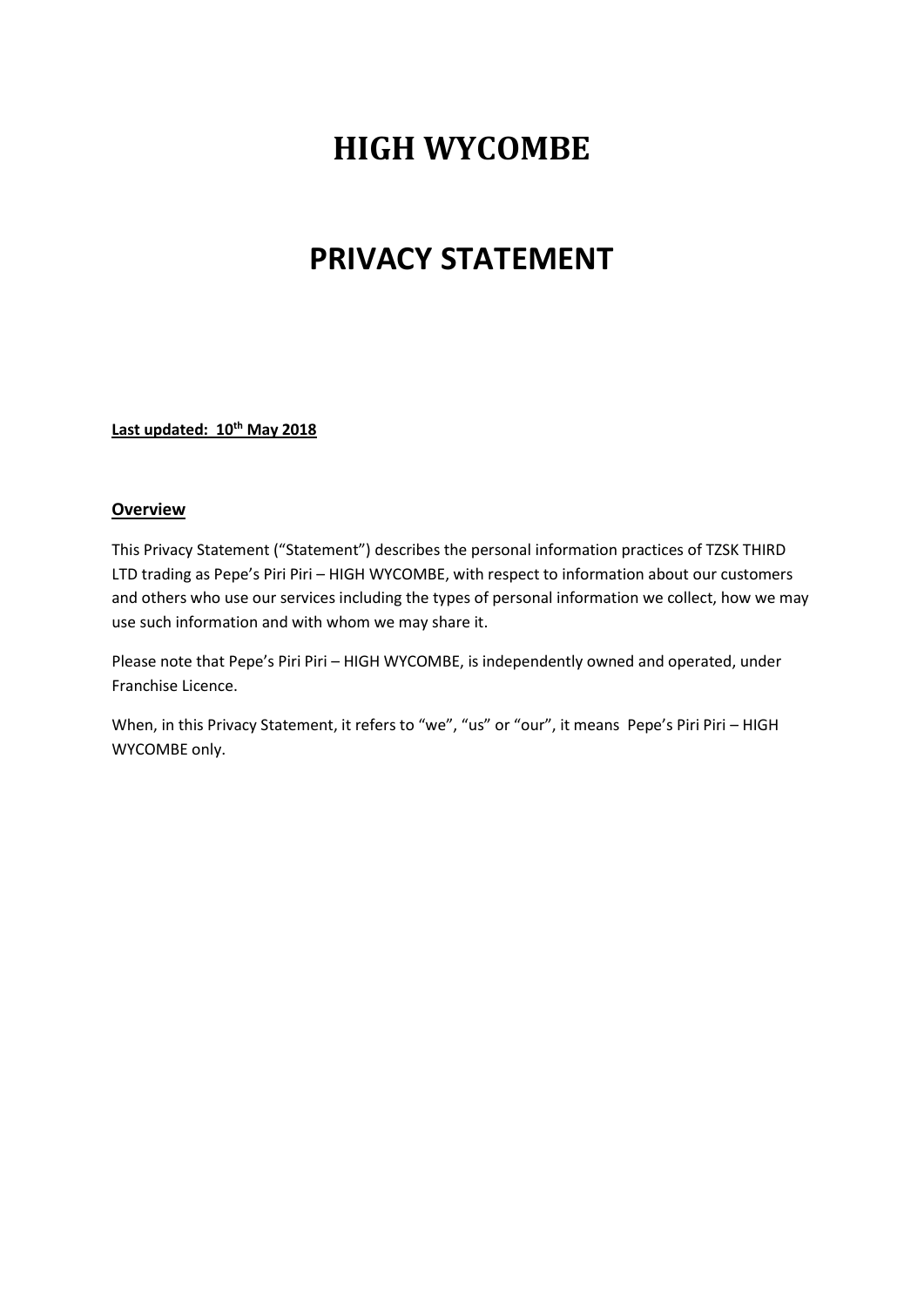## **1 When we may collect Personal Information from you**

We may collect personal information about you when you interact with us.

Directly – through contact with our store

- a) Customer Enquiry about our services
- b) Customer Complaint about our service
- c) Telephone ordering

Indirectly – through contact via online ordering applications

- a) Pepe's App order
- b) Pepe's Web order
- c) Other Web based ordering platforms

## **2 What information we may collect from you**

The specific information we will collect depends upon the reason for collecting it, however as a guide we may collect the following information:

- Your Name
- Your Address
- Your Contact Phone Number
- Your Contact Email Address
- Your Credit/Debit Card information (for payment processing only)

## **3 How we may use the information we collect from you**

We may use the personal information we collect to:

- Fulfil your requests or orders and process payments for our products and services
- Send communications to you about your orders and purchases
- Provide customer support, respond to and communicate with you about your enquiries or complaints
- Identify and protect against fraud and other criminal activity, claims and other liabilities

If you have given us permission, we may also use the personal information we collect to:

- a) Send general information about our services
- b) Send general information about our product range
- c) Send information about promotions and competitions
- d) Send store specific information

If we wish to use your information in any other way, we will obtain consent prior to its specific use.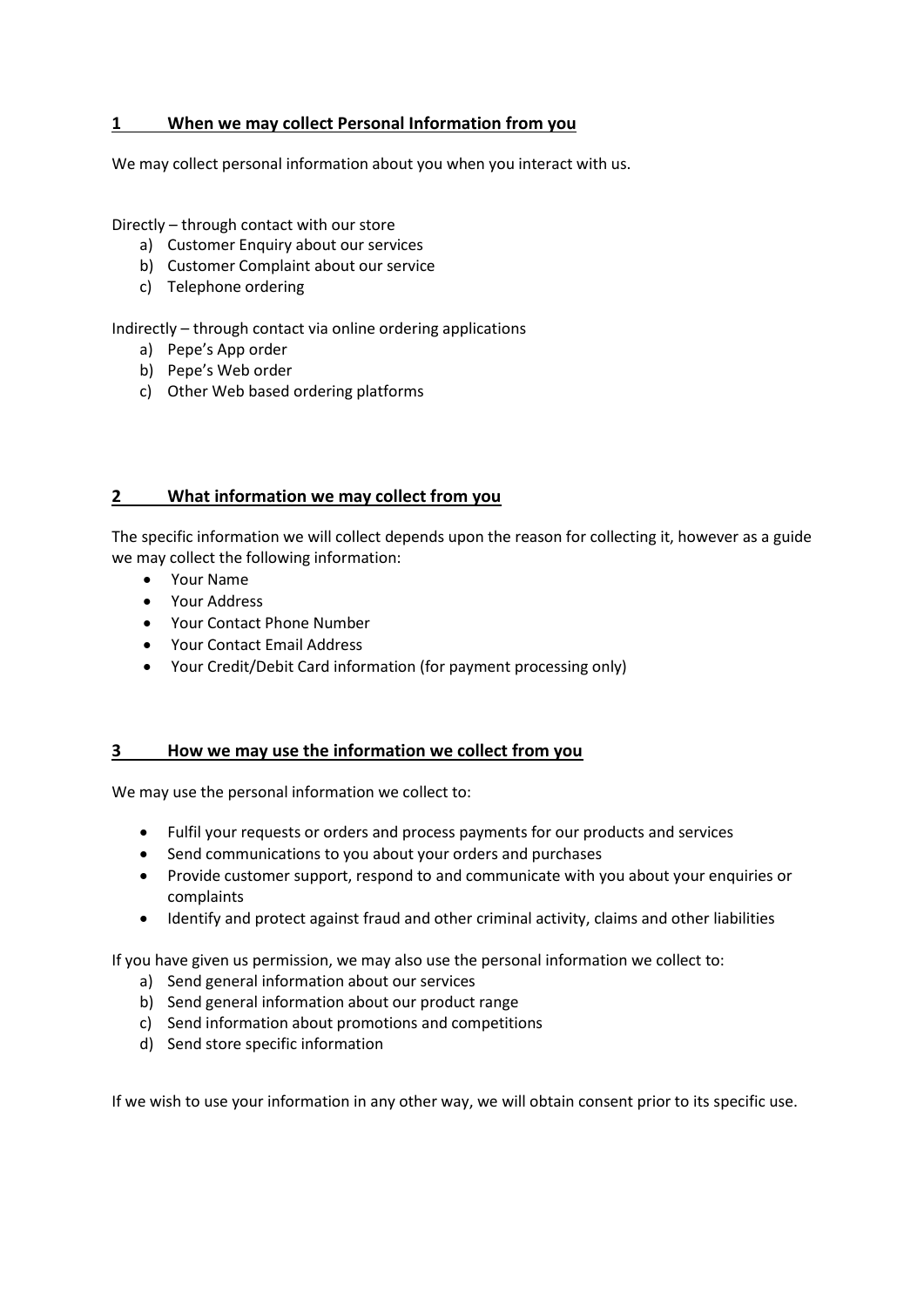## **4 How we share the personal information**

We use a number of  $3^{rd}$  party suppliers to operate and manage the information technology used within the business. This includes the till system, the Pepe's App and Pepe's Web Ordering facility and other Web based ordering platforms.

Our continued business with these 3<sup>rd</sup> party suppliers is reliant upon their compliance with all aspects of Data Protection and is continually reviewed.

The information that these  $3<sup>rd</sup>$  party suppliers hold, on our behalf, will only be used for the purposes already stated or compliance with an aspect of our franchise licence and will not be sold.

Circumstances may arise where, whether for strategic or other business reasons, we decide to sell or transfer all or part of our business. We may transfer information we have collected and stored, including personal information, to the party or parties involved in the transaction, as part of that transaction.

We reserve the right to use or disclose personal information as needed to satisfy any law, regulation or legal request, to protect the integrity of our services, to bring or defend against legal claims, to protect the rights, interests, safety and security of Pepe's Piri Piri – HIGH WYCOMBE, our employees and members of the public, or in connection with any investigation into fraud, illegal activity or violation of any Pepe's Piri Piri – HIGH WYCOMBE policy.

## **5 Children's Privacy Notice**

We will not knowingly collect any personal data from a person under the age of 14, either in store or through its online services.

## **6 Your choices**

If you have opted-in to marketing communications, you can subsequently elect not to receive marketing communications from Pepe's by following the opt-out instruction in any marketing communication we send you or by contacting us using either the address or email provided at the end of this document, clearly stating "unsubscribe".

Please note that if you opt out of receiving marketing communications from us, we may still send communications to you concerning your transactions with Pepe's and any competitions which you have entered.

## **7 Access to and Corrections and Deletion of Personal Information**

If at any time you would like to access, correct or delete personal information we have collected from you, please contact us using either the address or email provided at the end of this document.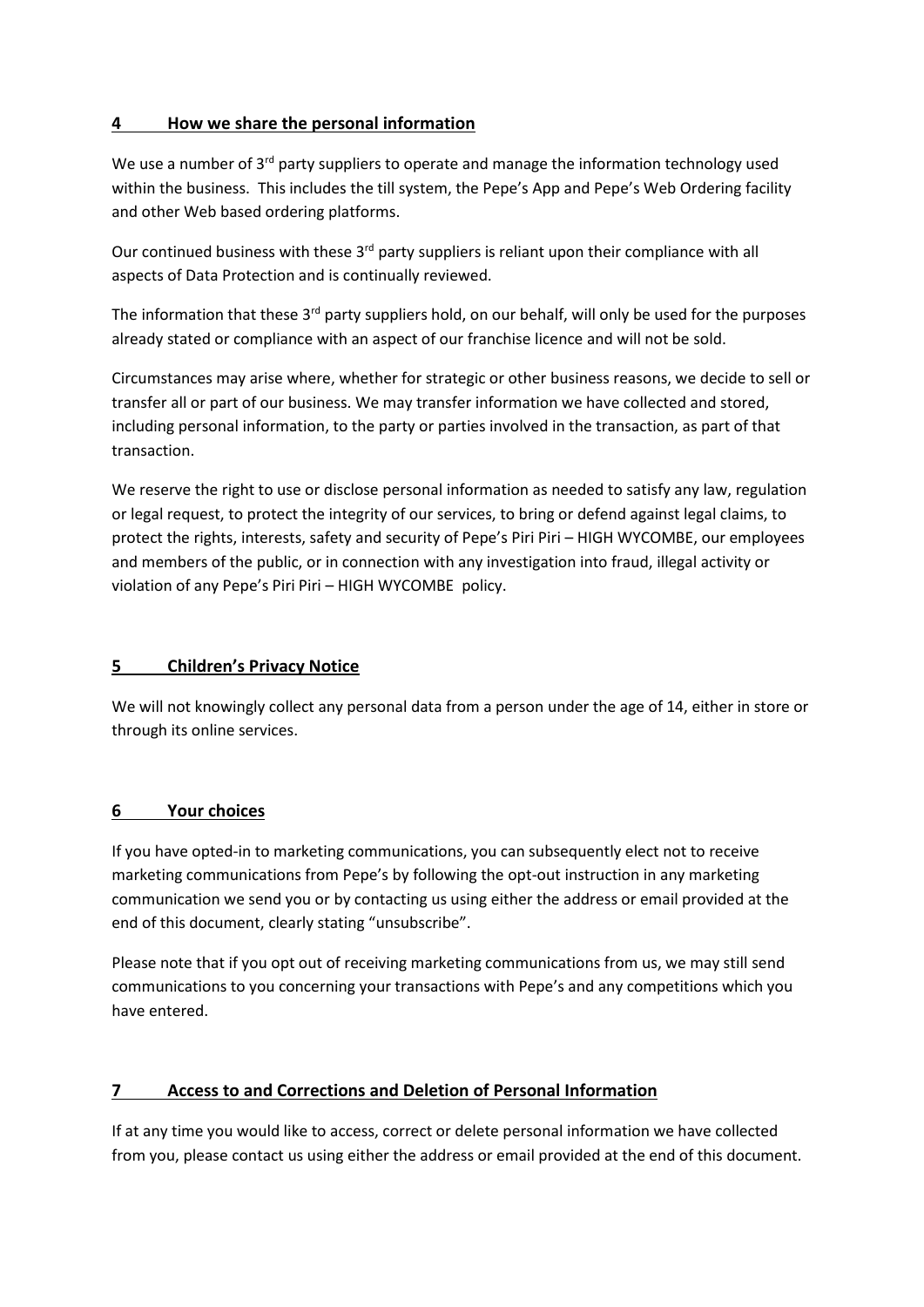Please note that we may be required by law to retain certain information.

Before we are able to provide you with any information or correct any inaccuracies, we may ask you to verify your identity and/or provide other details to help us respond to your request. There may also be a fee, as permitted by law, for providing the information to you.

## **8 Links with others**

The Pepe's App and Web Ordering facility may contain links to websites not owned or operated by Pepe's or one of its information technology suppliers.

We cannot control, or be responsible for the privacy practices of such sites. If you are directed to one of these other sites, we strongly suggest that you read the individual Privacy Statement of that site.

## **9 Information Security**

We are committed to taking appropriate measures to keep personal information secure.

We have in place technical, administrative and physical procedures designed to protect personal information from accidental, unlawful or unauthorised loss, access, disclosure, use, alteration or destruction.

Whilst we take every effort to safeguard our information systems, no transmission of data over the Internet or any other public network can be guaranteed to be 100% secure.

## **10 Retention of Personal Information**

We retain personal information for the period of time necessary to fulfil the purposes outlined in this Privacy Statement and in line with our policies on record retention, unless a longer retention period is required or permitted by Law.

## **11 International Data Transfers**

We are a UK based business and will not transfer information outside of the UK and EU areas.

#### **12 Changes to this Privacy Statement**

We may change this Privacy Statement from time to time. When changes are made we will change the "Last Updated" date shown at the top of this Privacy Statement.